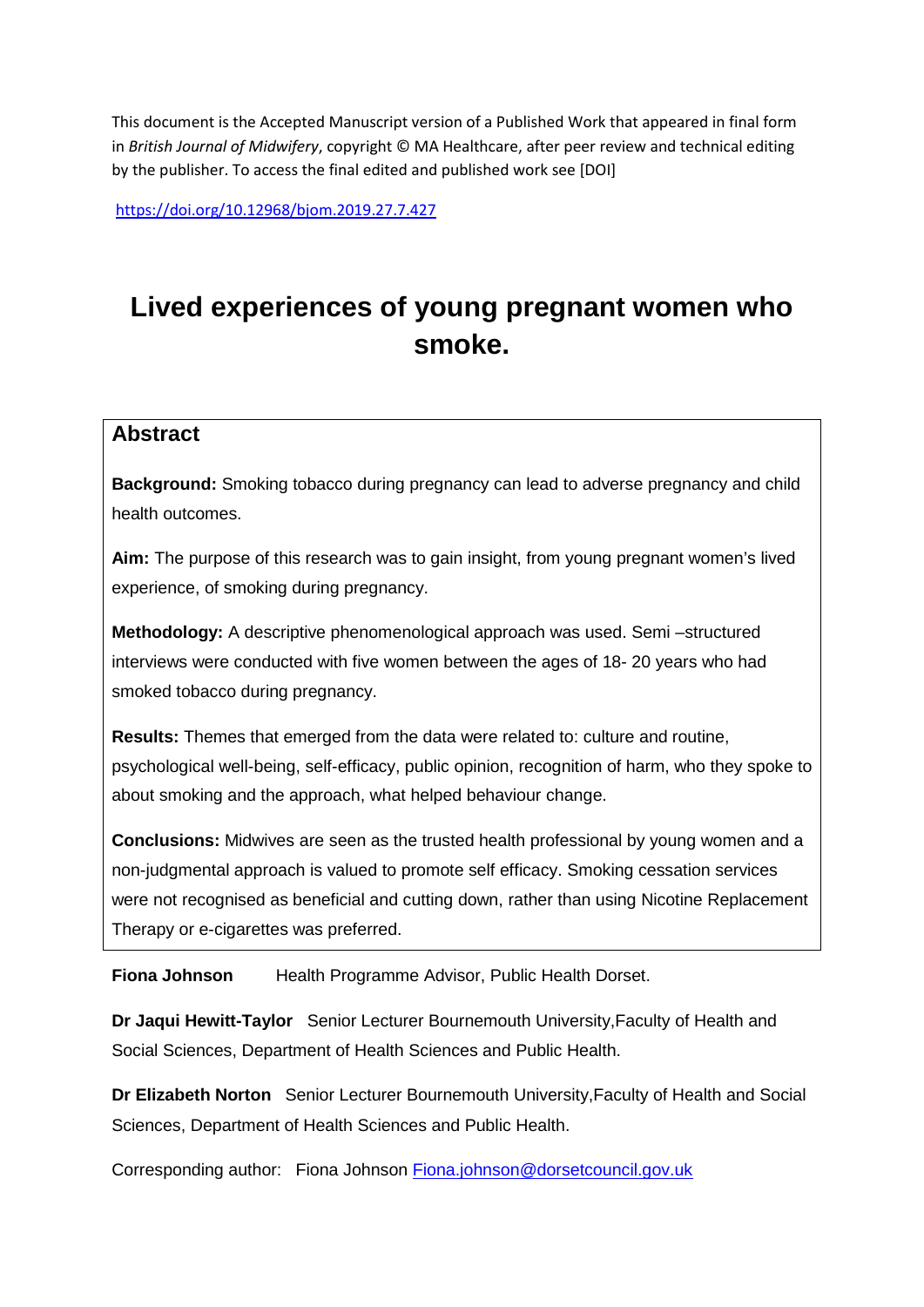# **Keywords**

Young Pregnant women / Smoking tobacco/ Midwives/ Smoking cessation services/ Behaviour change/ Qualitative research

#### **Introduction**

Smoking tobacco during pregnancy contributes to numerous adverse pregnancy outcomes (Salihu and Wilson 2007; Marufu et al. 2015). In addition, early life influences later health outcomes and exposure to problems in foetal growth may lead to higher risks of disease in adult life (Gluckman et al. 2008; Eriksson 2010; Sipola-Leppänen et al. 2015).

Women who smoke during pregnancy tend to be younger and from lower socioeconomic groups (Hiscock et al. 2012; NHS Digital, 2012). Despite a steady year on year decline in the number of pregnant women in England who smoke from 15.8% in 2006/7 to just under 11% in 2017/18 (NHS Digital 2018), younger mothers are least likely to stop smoking, with only 38% reporting any cessation (NHS Digital 2012). Two systematic reviews have found that smoking cessation interventions for pregnant women are effective and significantly reduce smoking in late pregnancy (Cochrane Collaboration 2009; Chamberlain et al. 2013). However it is unclear whether this applies to younger women. Only two studies in the above reviews specifically consider women aged twenty or younger. The first, Albrecht et al (1999), may be less applicable in today's context, although their more recent study (Albrecht et al. 2006) demonstrated that for those aged between 14 and 19 years Cognitive Behaviour Therapy (CBT) combined with peer support from a non-smoking friend had significantly more effect than the usual care provided to the control group.

Flemming et al's (2013) literature review suggests that contextual issues significantly affect smoking in pregnancy. This review included two UK studies of younger women. Firstly, Bryce et al's (2007) mixed method study identified that women aged 25 years and under were nervous of engaging with services, perceiving they would be "told off" for smoking.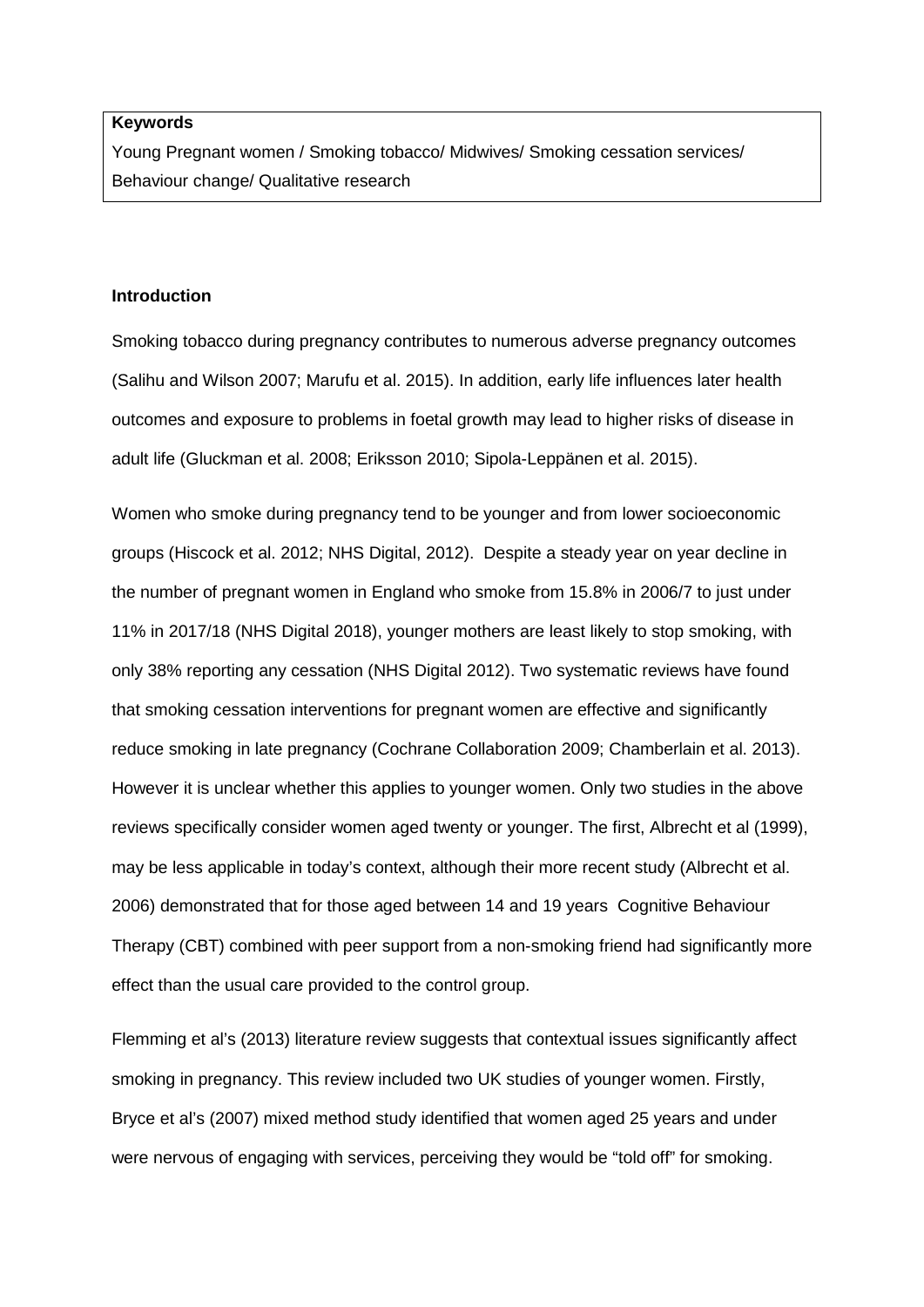Secondly, Hill et al's(2013) qualitative study found that women aged 16-19 years old preferred to try and give up on their own and distrusted smoking cessation provision.

It is acknowledged that more research is needed concerning the most effective ways of helping pregnant teenagers to stop smoking (NICE 2010, Smoking in Pregnancy Challenge Group 2015). Currently, maternity services provide information and offer smoking cessation support, but this appears not to translate into younger women successfully quitting (Hill et al. 2013). Due to the paucity of evidence and understanding about this age group, gaining an insight into what it is like for a young woman to be pregnant and to smoke tobacco was considered important prior to proposing specific interventions. Consequently this study explored the experiences of young women aged 18-20 years who had smoked tobacco at some point during their pregnancy.

# **Method**

Creswell (2013) identifies phenomenology as an appropriate methodology for describing individuals' lived experience of a concept or phenomenon. This study used descriptive phenomenology to explore young women's lived experiences of smoking tobacco whilst pregnant.

#### **Ethical approval**

Approval to conduct the study was sought and granted by the relevant University Ethics Committee. The study was conducted in line with the approval granted.

# **Sample and recruitment**

A purposive sample of young women who had smoked during pregnancy was recruited, as the intention was not to seek representativeness, but, as described by O'Leary (2004) to select a sample for defined purposes. The inclusion criteria for women were:

aged 18-20 years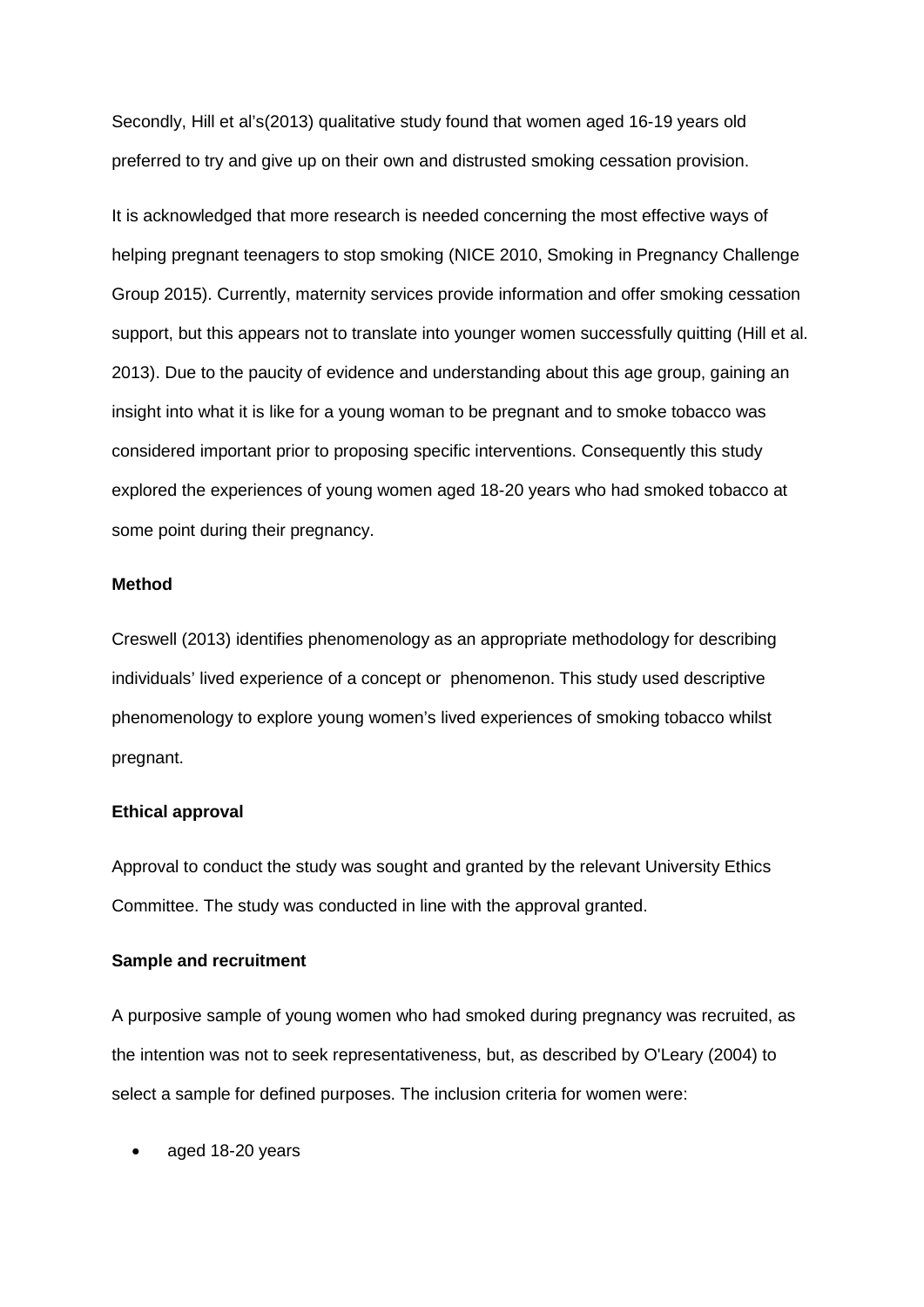- pregnant or have given birth within the last year
- smoked tobacco at some point during pregnancy

Creswell (2013) recommends a sample of between 1 and 10 people for phenomenological studies. Five women participated in this study, six had been the desired number but one young woman was unavailable during the interview period.

Recruitment occurred via an organisation that provides a young parent's group to support a healthy pregnancy and beyond. The researcher met personally with a group of young women to explain the research, as it was recognised that this may help to build trust (Robinson 2014). All potential participants received a verbal explanation and a Participation Information sheet clarifying what involvement would entail, and subsequently had time to consider their decision. Those who agreed to participate were asked to complete a Participation Agreement form, and an interview was arranged. Of the five participants three had smoked throughout pregnancy and two had given up when they realised they were pregnant. All participants were white British, engaged with the service via which recruitment took place, and none had planned their pregnancy.

# **Data collection**

Data were collected using face-to-face semi-structured interviews with open-ended questions. Interviews lasted between 18 - 39 minutes, and, with participants' permission, were audio recorded. One researcher conducted and transcribed verbatim all the interviews, to give continuity, consistency and to allow full engagement in the research topic.

# **Data analysis**

The data analysis process was based on the Giorgi (2009) approach to descriptive phenomenology. The steps of which are shown in Box 1.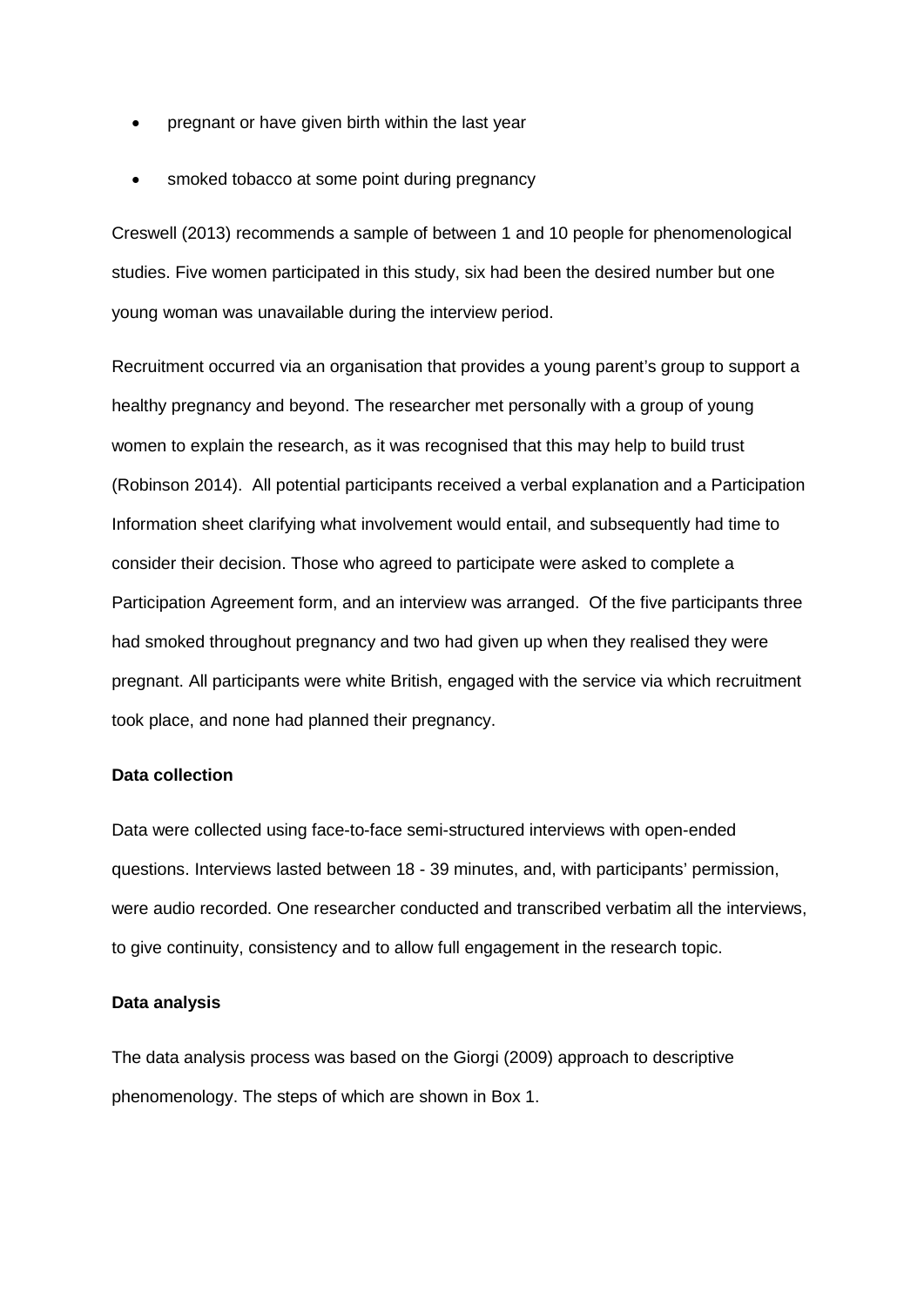From the data seven key themes emerged, describing the essence of young women's experiences. The themes and related subthemes are shown in Table 1.

**Box 1:** Giorgi (2009) approach to descriptive phenomenology.

**Step 1:** Initial reading of each transcript, noting the overall sense of what was described.

**Step 2:** Re-reading the transcript, observing and marking each time the dialogue altered in its

meaning so as to divide the transcript into a series of meaning units.

**Step 3:** Examining each meaning unit to discover the important element.

**Step 4:** Integration of meaning units from across participants and development of key themes.

## **Findings**

## **Culture and routine**

Smoking was a key element of participants' social routine and culture: all had smoked for several years, mostly starting at approximately 14 years of age within social gatherings. Smoking was now a part of their daily routine, most of the people they spent time with smoked, they had not previously considered giving up, and some felt that it would be hard to stop smoking after so long:

*"I've smoked for so long, that I can't imagine not doing it". P1*

# **Psychological well-being**

The participants who continued to smoke identified it as a stress and anxiety relief mechanism: their "go to" when things were difficult emotionally. They described feeling relaxed or calm when they smoked, and able to cope with difficulties. Some thought that giving up completely would be stressful and harmful for them.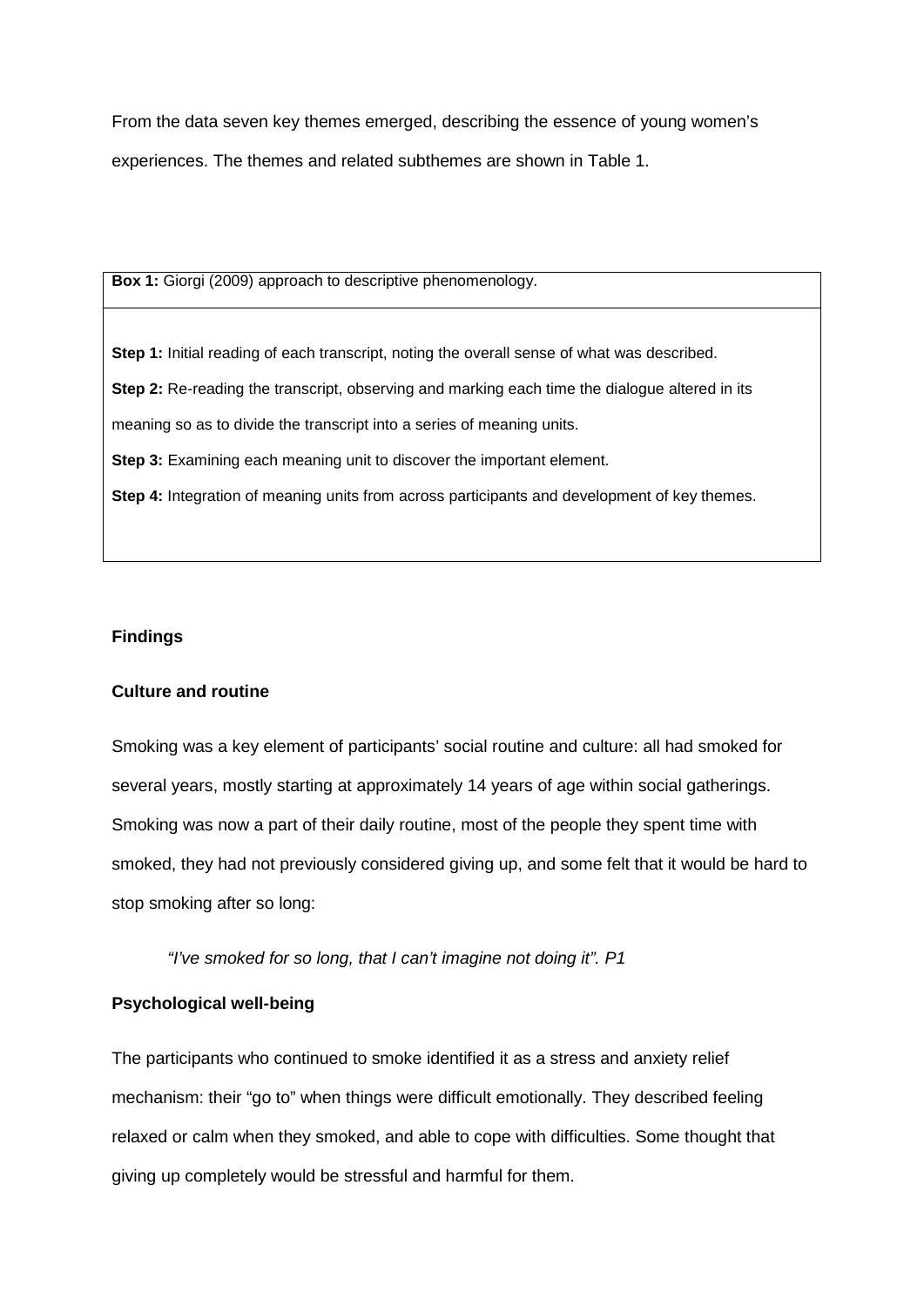*"It's going to be more stressful for me to try and cut it all out now". P3*

#### **Self-efficacy for quitting**

Those who continued to smoke felt that stopping completely would be too difficult to achieve.

*"I knew I wasn't going to be a heavy smoker but I knew from day dot that I wasn't going to give up. Cause like otherwise I would have given up already. I knew for a fact that I wasn't going to stop smoking". P3*

Women who did not give up smoking did what they considered the next best thing and cut down. They found this hard but spread a low number of cigarettes out until they really needed them.

#### **Public opinion**

All those who smoked throughout pregnancy experienced a strong social pressure not to. Consequently, they did not want to be seen smoking in public, describing an anxious tension from the weight of other people's opinion towards them. Having to deal with this made them want to smoke more:

*"If I was out in public I would feel more of the need to smoke but also not want to, cause I wouldn't like people looking at me and thinking oh god she's smoking and she's pregnant like what is she doing, so I kind of wait until we found like a kind of private area or just try and go as long as I could without having one". P2*

#### **Recognition of harm**

All the participants recognised that smoking was not good for their babies, and consequently changed their habits in various ways. They recalled receiving information at school, at a first aid course or through TV adverts, which prompted two participants to stop smoking, describing it as a "no, no" from the start. These two young women had strong mental images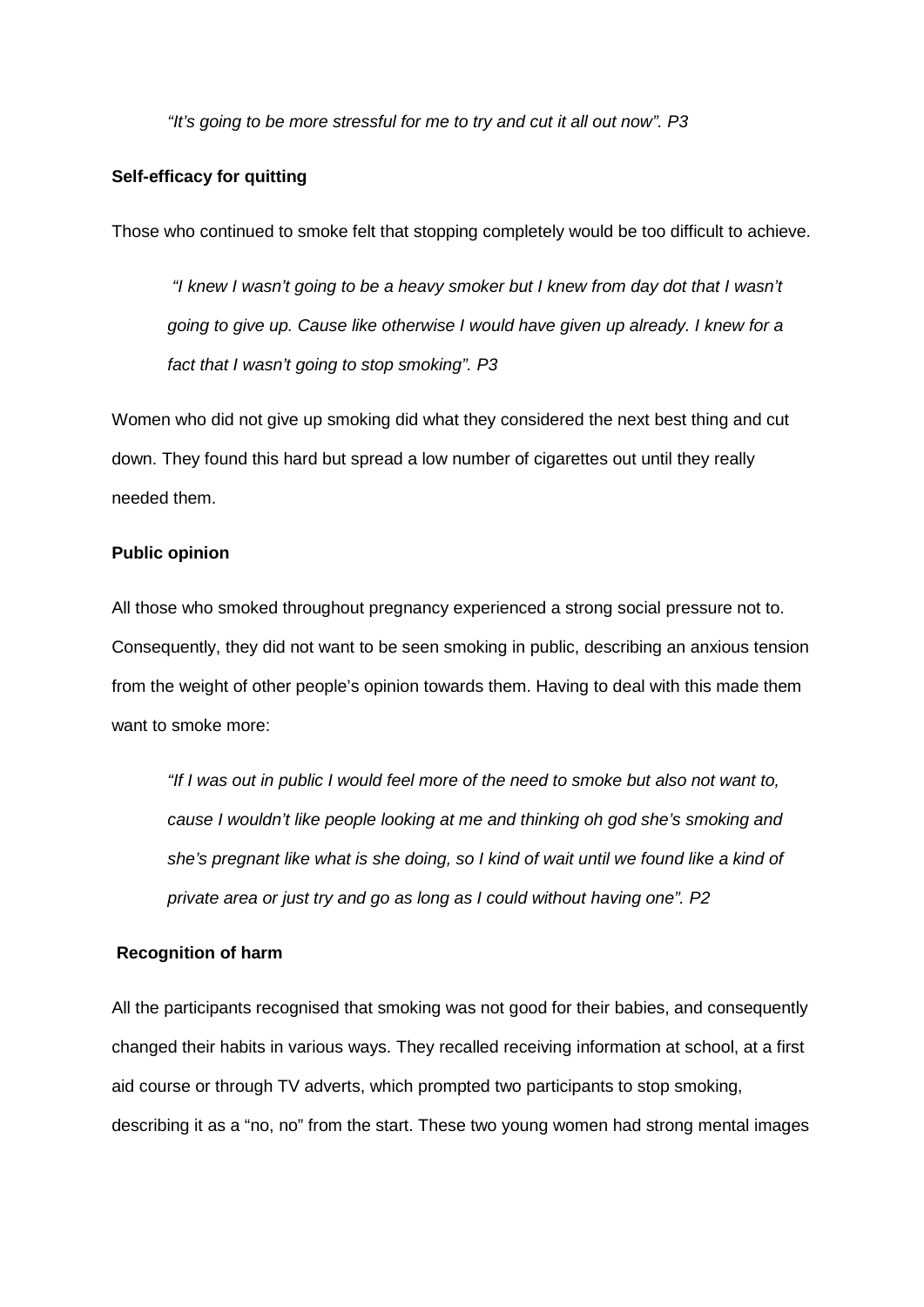of what was happening to their baby. One describes that she had heard from someone although she did not specify who.

*"Smoking while you were pregnant it's like for the baby crushing the umbilical cord for the baby to breath and they said it was something like it can last for 10 minutes." P4* 

*"I just thought like how can I smoke a cigarette knowing that it's the same as crushing it's breathing pipe basically, because when it come out and it was born I wouldn't sit there and put my thumb on its throat for 10 minutes, so why would I smoke a fag cause it's going to do the same thing". P4*

The two young women who gave up found it surprisingly easy: something "clicked" and the desire to smoke had gone, before they had contact with any health professionals.

*"I think it was quite easy I kind of just had the appeal to stop, the second I found out I was pregnant it didn't appeal to me to have a cigarette, cause I know it is so not healthy for pregnancy and like if I stop it will just be easier, so I stayed away from friends from family from anyone who smoked". P5*

Those who continued to smoke described knowing that giving up was in principle a good thing but also feeling that it would cause stress for them and the baby, which was bad. Later on in pregnancy they deemed it better to cut down than give up entirely as this might cause the baby distress.

*"It's dangerous to stop smoking completely if you are so far into your pregnancy, sometimes I feel like the baby wants it cause I didn't stop at 5 weeks". P3*

Those who cut down felt that smoking one or two cigarettes a day was not harmful.

 *"I think just one and a half a day; may be one is just alright it's not going to do that much damage, if I'm honest". P3*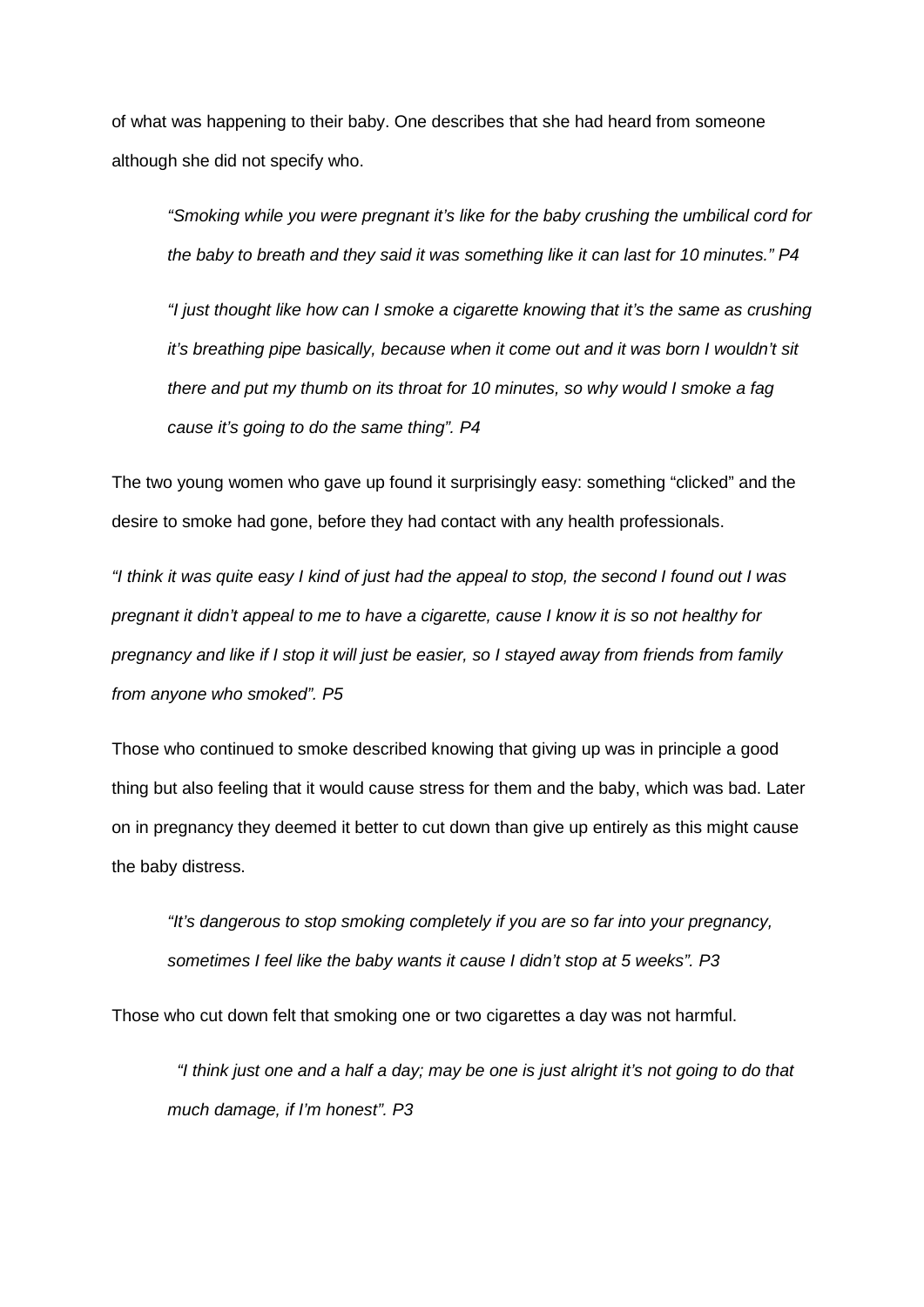All participants described E-cigarettes as harmful in pregnancy, and considered them worse than a cigarette; they had heard this from the vape seller, friends and some health professionals.

*"half these products are just replaced by chemicals, to think you are putting into your lungs, to be honest with you I'd rather sit there and smoke a fag, than sit and vape on a cigarette that's got chemicals going into my lungs, I don't like them at all (intake of breath)". P3*

"I think they are probably worse than a cigarette cause of what is in them" P5

There was also a mistrust of Nicotine Replacement Therapies (NRT), and no belief that they could work from two of those who smoked.

*"It just doesn't work, like all that gum stuff, like you don't chew gum to help you stop smoking, you can feel it in your lungs that you need it, how is chewing a piece of gum going to stop you from smoking?" . P3*

The two young women who had given up smoking had not used any NRT or approached anyone for help.

#### **Who they spoke to about smoking and the approach.**

The young women were all happy to discuss smoking with their midwives:

*"I did speak to them (midwives) a bit about it, like how many I was smoking in a day and they did keep mentioning to me about going to a stop smoking person that comes here I think, not really sure, but I did get the number down and like and then I just never ended up going". P2*

All the women received Carbon Monoxide (CO) screening through their midwives and considered this a positive and useful experience. However, the negative side of this was that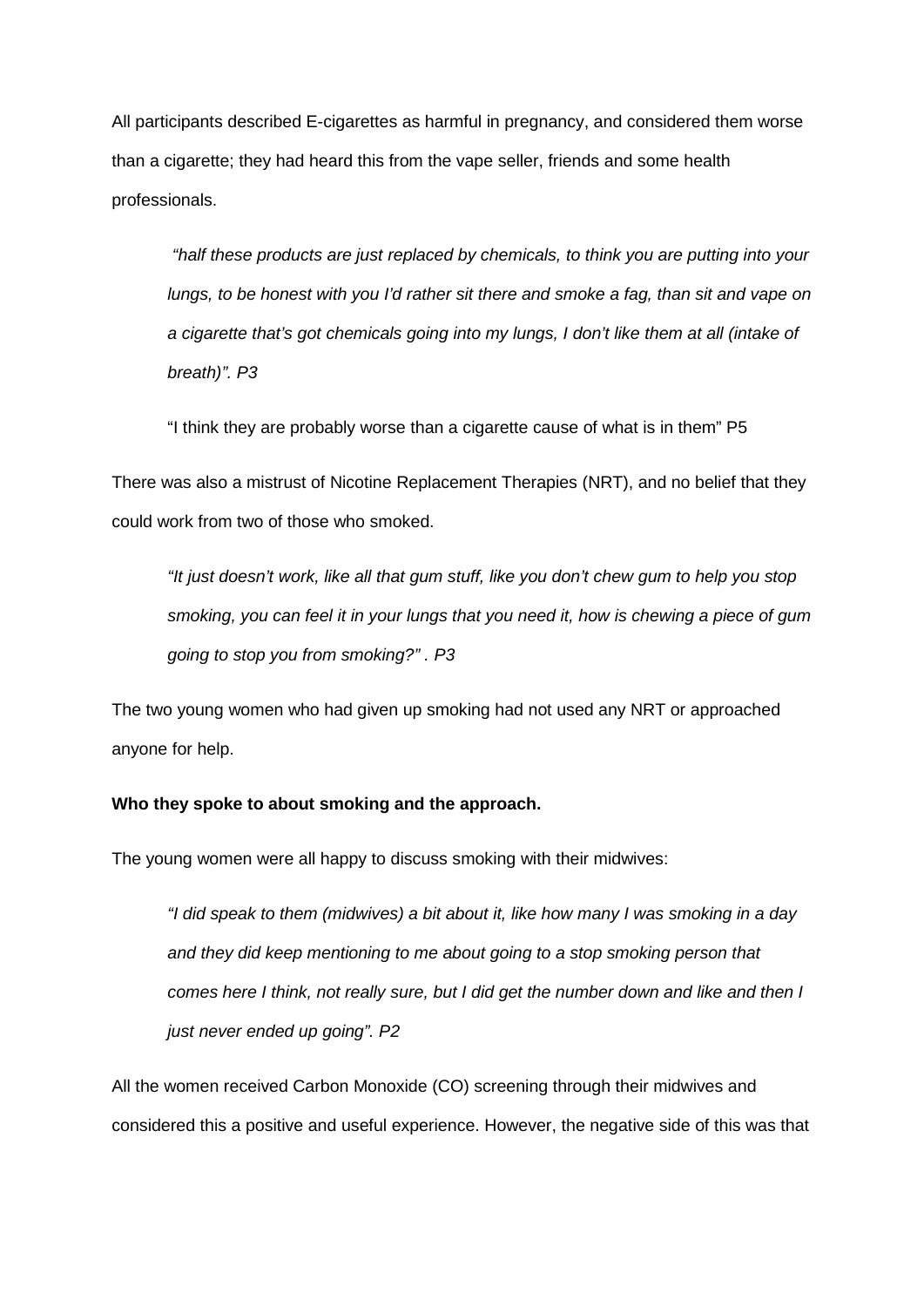one young woman who had not stopped smoking felt that as her CO reading had reduced her baby was now adequately protected.

*"I'm blowing a 6 and that's classed as a non smoker so it's not like I'm smoking 10 a day and putting my baby at serious harm". P3*

#### **What helped behaviour change.**

The scan appointment, when women saw their babies, was a significant time, reassuring them that everything was alright and motivating them to "really cut down" if they were smoking.

*"Yes didn't believe I was pregnant till I had my 12 week scan, it made me cut down a lot more than I had already cut down". P1*

Three of the participants were offered the opportunity to access a smoking cessation service, whilst two had given up before this was offered. However, only one sought this support, as participants generally wanted to be in control of their situation themselves, and felt that other people could not really help them. Those who gave up smoking achieved this unaided and were proud of it. One woman, who did not give up smoking, explained why she did not want assistance to do so.

*" cause it's quite an achievement giving up smoking, so I kind of thought I don't want*  to do it just cause somebody's telling me to, I want to make that decision and kind of *on my own". P2*

The only woman who accessed the smoking cessation service found it unhelpful and upsetting:

*"It makes you feel more bad than it does help you. It just makes you feel like really horrible, it doesn't help and then you just want a fag, cause you just feel horrible". P1*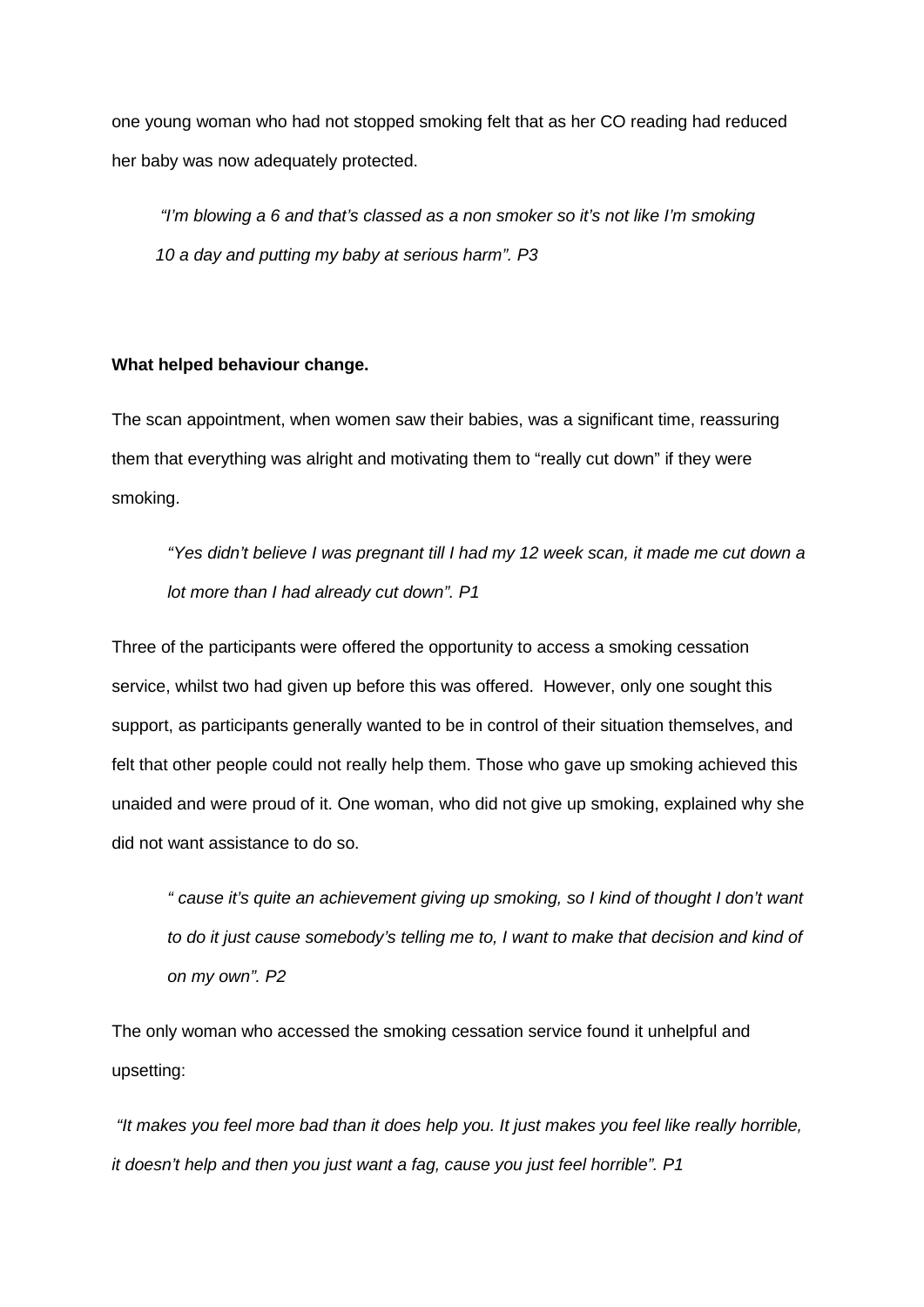# **Themes and Subthemes**

| <b>Themes</b>                                                                                                 | <b>Sub themes</b>                                                                                                                                                                       | <b>Description</b> (descriptions use                                                                                                                                                                                                                                                                                                                                                                                                                                                                                                                                                                                                                                                                                                                                                                                                                                           |
|---------------------------------------------------------------------------------------------------------------|-----------------------------------------------------------------------------------------------------------------------------------------------------------------------------------------|--------------------------------------------------------------------------------------------------------------------------------------------------------------------------------------------------------------------------------------------------------------------------------------------------------------------------------------------------------------------------------------------------------------------------------------------------------------------------------------------------------------------------------------------------------------------------------------------------------------------------------------------------------------------------------------------------------------------------------------------------------------------------------------------------------------------------------------------------------------------------------|
|                                                                                                               |                                                                                                                                                                                         | the third person in line with                                                                                                                                                                                                                                                                                                                                                                                                                                                                                                                                                                                                                                                                                                                                                                                                                                                  |
|                                                                                                               |                                                                                                                                                                                         | Giorgi (2009).                                                                                                                                                                                                                                                                                                                                                                                                                                                                                                                                                                                                                                                                                                                                                                                                                                                                 |
| 1. Culture and Routine                                                                                        | All had smoked for a long<br>time.                                                                                                                                                      | As she had been smoking for so<br>long she thought it was hard to                                                                                                                                                                                                                                                                                                                                                                                                                                                                                                                                                                                                                                                                                                                                                                                                              |
|                                                                                                               |                                                                                                                                                                                         | stop.                                                                                                                                                                                                                                                                                                                                                                                                                                                                                                                                                                                                                                                                                                                                                                                                                                                                          |
|                                                                                                               | Family smoked and/or                                                                                                                                                                    | Everyone in her family smokes                                                                                                                                                                                                                                                                                                                                                                                                                                                                                                                                                                                                                                                                                                                                                                                                                                                  |
|                                                                                                               | partner                                                                                                                                                                                 |                                                                                                                                                                                                                                                                                                                                                                                                                                                                                                                                                                                                                                                                                                                                                                                                                                                                                |
| 2. Psychological Well-being                                                                                   | Linked with stress                                                                                                                                                                      | When things are bad she wants                                                                                                                                                                                                                                                                                                                                                                                                                                                                                                                                                                                                                                                                                                                                                                                                                                                  |
|                                                                                                               |                                                                                                                                                                                         | a cigarette and then she feels                                                                                                                                                                                                                                                                                                                                                                                                                                                                                                                                                                                                                                                                                                                                                                                                                                                 |
|                                                                                                               |                                                                                                                                                                                         |                                                                                                                                                                                                                                                                                                                                                                                                                                                                                                                                                                                                                                                                                                                                                                                                                                                                                |
|                                                                                                               |                                                                                                                                                                                         |                                                                                                                                                                                                                                                                                                                                                                                                                                                                                                                                                                                                                                                                                                                                                                                                                                                                                |
|                                                                                                               |                                                                                                                                                                                         |                                                                                                                                                                                                                                                                                                                                                                                                                                                                                                                                                                                                                                                                                                                                                                                                                                                                                |
|                                                                                                               |                                                                                                                                                                                         |                                                                                                                                                                                                                                                                                                                                                                                                                                                                                                                                                                                                                                                                                                                                                                                                                                                                                |
|                                                                                                               |                                                                                                                                                                                         | feels a sense of loss that she                                                                                                                                                                                                                                                                                                                                                                                                                                                                                                                                                                                                                                                                                                                                                                                                                                                 |
|                                                                                                               |                                                                                                                                                                                         | doesn't like.                                                                                                                                                                                                                                                                                                                                                                                                                                                                                                                                                                                                                                                                                                                                                                                                                                                                  |
|                                                                                                               |                                                                                                                                                                                         |                                                                                                                                                                                                                                                                                                                                                                                                                                                                                                                                                                                                                                                                                                                                                                                                                                                                                |
|                                                                                                               |                                                                                                                                                                                         |                                                                                                                                                                                                                                                                                                                                                                                                                                                                                                                                                                                                                                                                                                                                                                                                                                                                                |
|                                                                                                               |                                                                                                                                                                                         |                                                                                                                                                                                                                                                                                                                                                                                                                                                                                                                                                                                                                                                                                                                                                                                                                                                                                |
|                                                                                                               |                                                                                                                                                                                         |                                                                                                                                                                                                                                                                                                                                                                                                                                                                                                                                                                                                                                                                                                                                                                                                                                                                                |
|                                                                                                               |                                                                                                                                                                                         |                                                                                                                                                                                                                                                                                                                                                                                                                                                                                                                                                                                                                                                                                                                                                                                                                                                                                |
|                                                                                                               |                                                                                                                                                                                         |                                                                                                                                                                                                                                                                                                                                                                                                                                                                                                                                                                                                                                                                                                                                                                                                                                                                                |
|                                                                                                               |                                                                                                                                                                                         |                                                                                                                                                                                                                                                                                                                                                                                                                                                                                                                                                                                                                                                                                                                                                                                                                                                                                |
|                                                                                                               |                                                                                                                                                                                         |                                                                                                                                                                                                                                                                                                                                                                                                                                                                                                                                                                                                                                                                                                                                                                                                                                                                                |
|                                                                                                               |                                                                                                                                                                                         | smoking.                                                                                                                                                                                                                                                                                                                                                                                                                                                                                                                                                                                                                                                                                                                                                                                                                                                                       |
| 5. Recognition of harm                                                                                        | Recognition of harm                                                                                                                                                                     | Thinking of the baby and what                                                                                                                                                                                                                                                                                                                                                                                                                                                                                                                                                                                                                                                                                                                                                                                                                                                  |
|                                                                                                               |                                                                                                                                                                                         | he was breathing in made her                                                                                                                                                                                                                                                                                                                                                                                                                                                                                                                                                                                                                                                                                                                                                                                                                                                   |
|                                                                                                               |                                                                                                                                                                                         |                                                                                                                                                                                                                                                                                                                                                                                                                                                                                                                                                                                                                                                                                                                                                                                                                                                                                |
|                                                                                                               |                                                                                                                                                                                         |                                                                                                                                                                                                                                                                                                                                                                                                                                                                                                                                                                                                                                                                                                                                                                                                                                                                                |
|                                                                                                               |                                                                                                                                                                                         |                                                                                                                                                                                                                                                                                                                                                                                                                                                                                                                                                                                                                                                                                                                                                                                                                                                                                |
|                                                                                                               |                                                                                                                                                                                         |                                                                                                                                                                                                                                                                                                                                                                                                                                                                                                                                                                                                                                                                                                                                                                                                                                                                                |
|                                                                                                               |                                                                                                                                                                                         |                                                                                                                                                                                                                                                                                                                                                                                                                                                                                                                                                                                                                                                                                                                                                                                                                                                                                |
|                                                                                                               |                                                                                                                                                                                         |                                                                                                                                                                                                                                                                                                                                                                                                                                                                                                                                                                                                                                                                                                                                                                                                                                                                                |
|                                                                                                               |                                                                                                                                                                                         |                                                                                                                                                                                                                                                                                                                                                                                                                                                                                                                                                                                                                                                                                                                                                                                                                                                                                |
|                                                                                                               |                                                                                                                                                                                         |                                                                                                                                                                                                                                                                                                                                                                                                                                                                                                                                                                                                                                                                                                                                                                                                                                                                                |
|                                                                                                               | Approach                                                                                                                                                                                | A low CO reading made her feel                                                                                                                                                                                                                                                                                                                                                                                                                                                                                                                                                                                                                                                                                                                                                                                                                                                 |
|                                                                                                               | Including CO screening.                                                                                                                                                                 | better, even though she was                                                                                                                                                                                                                                                                                                                                                                                                                                                                                                                                                                                                                                                                                                                                                                                                                                                    |
|                                                                                                               |                                                                                                                                                                                         | smoking.                                                                                                                                                                                                                                                                                                                                                                                                                                                                                                                                                                                                                                                                                                                                                                                                                                                                       |
|                                                                                                               |                                                                                                                                                                                         | midwife about smoking.                                                                                                                                                                                                                                                                                                                                                                                                                                                                                                                                                                                                                                                                                                                                                                                                                                                         |
| 7. What helped behaviour<br>change.                                                                           | Scan appointment                                                                                                                                                                        | It made her cut down a lot more.                                                                                                                                                                                                                                                                                                                                                                                                                                                                                                                                                                                                                                                                                                                                                                                                                                               |
|                                                                                                               | Feared for the baby, wanted                                                                                                                                                             | She worried about her having a                                                                                                                                                                                                                                                                                                                                                                                                                                                                                                                                                                                                                                                                                                                                                                                                                                                 |
|                                                                                                               | to protect.                                                                                                                                                                             | still birth or cot death, she                                                                                                                                                                                                                                                                                                                                                                                                                                                                                                                                                                                                                                                                                                                                                                                                                                                  |
|                                                                                                               |                                                                                                                                                                                         | feared the baby not crying when                                                                                                                                                                                                                                                                                                                                                                                                                                                                                                                                                                                                                                                                                                                                                                                                                                                |
|                                                                                                               |                                                                                                                                                                                         |                                                                                                                                                                                                                                                                                                                                                                                                                                                                                                                                                                                                                                                                                                                                                                                                                                                                                |
|                                                                                                               |                                                                                                                                                                                         |                                                                                                                                                                                                                                                                                                                                                                                                                                                                                                                                                                                                                                                                                                                                                                                                                                                                                |
|                                                                                                               |                                                                                                                                                                                         |                                                                                                                                                                                                                                                                                                                                                                                                                                                                                                                                                                                                                                                                                                                                                                                                                                                                                |
| 3. Self-efficacy for quitting<br>4. Public opinion<br>6. Who they spoke to about<br>smoking and the approach. | See cigarettes as needed<br>Self efficacy<br>Motivation/ desire and<br>commitment to the decision.<br>Smoke free homes<br>e-cigarettes<br>Response to information<br>Valued the Midwife | calmer which is what she wants.<br>It would also be very stressful to<br>try and give up completely now.<br>It is what she does that makes<br>her feel normal; without it she<br>She doesn't think she can stop<br>as it is too hard. She knew she<br>wasn't going to give up.<br>She described giving up as "it<br>didn't work" and was not seen as<br>a choice she was personally<br>making.<br>Doesn't want to be seen in town<br>stop.<br>She never smokes inside<br>She didn't see the point in e-<br>cigarettes, worse than cigarettes.<br>The information given made her<br>feel horrible at the time and she<br>didn't like this. Her response was<br>to look to cigarettes for comfort<br>from these feelings.<br>She was happy to talk to her<br>it was born and something going<br>wrong and she didn't want to do<br>anything that might make that be<br>the case. |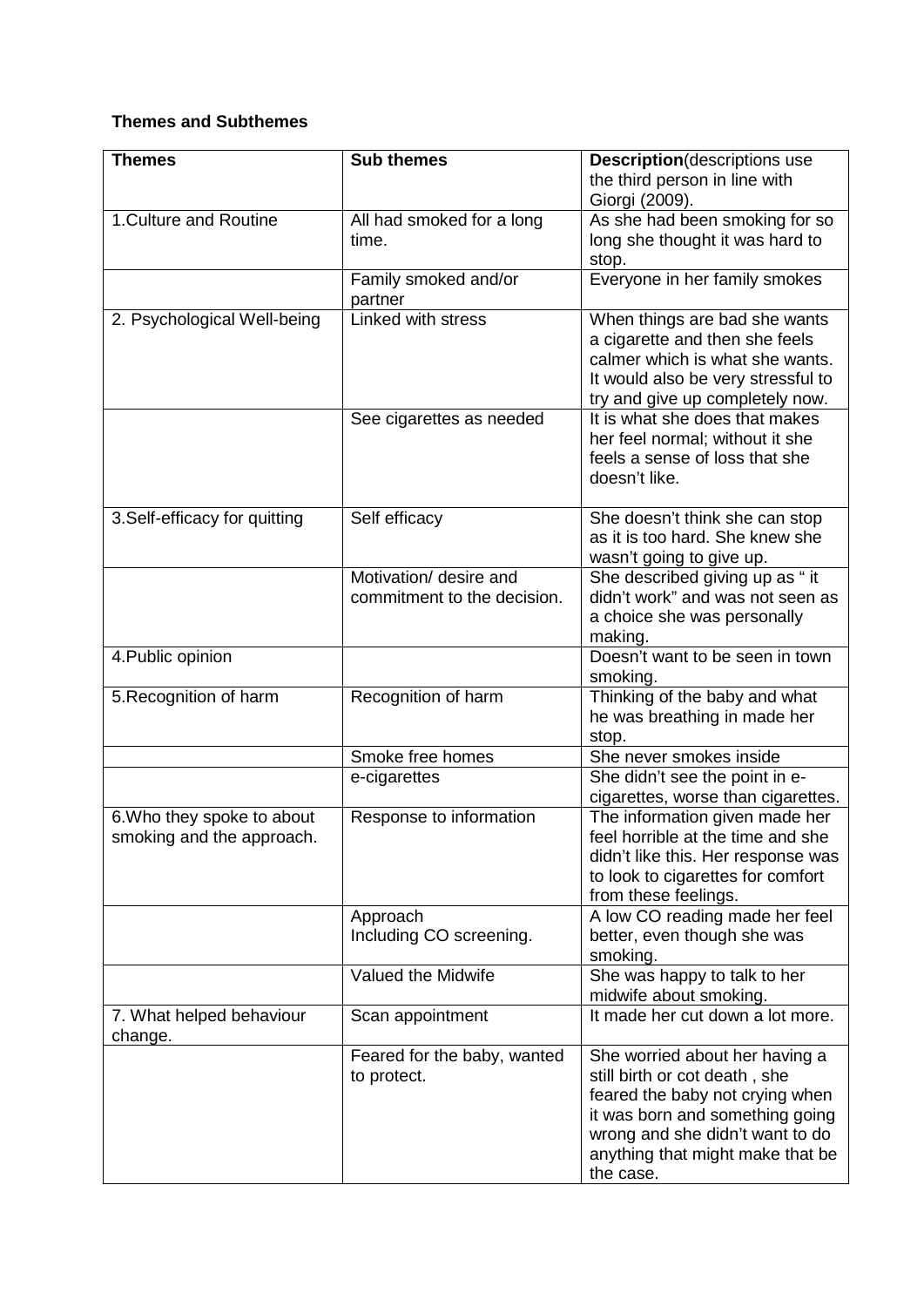# **Discussion**

#### **Young women's experiences.**

These young women's experiences indicate that discovering they were pregnant and the 12 week scan appointment were significant times for motivating them to change their smoking behaviour. Previous studies by DiClemente et al (2000) and Orlander et al (2016) have recognised a change of outlook during pregnancy and the opportunity this may offer in relation to smoking cessation. This study additionally suggests that the scan appointment may provide an important specific opportunity to revisit smoking with young women.

Young women in this study valued CO screening, but a perceived low CO reading did not motivate them to stop smoking, instead endorsing an opinion that cutting down was enough. There is a lack of clarity over the CO level commensurate with non-smoking with 3ppm, 4 ppm and 6-10ppm all being cited (NICE 2010, The Smoking in Pregnancy Challenge Group 2016). This suggests that health professionals should follow NICE (2010) guidance and assess smoking through both CO monitoring and discussion, exploring with women how low CO readings should be interpreted, with reasons for, and implications of, lower readings explained.

#### **Barriers to smoking cessation.**

This study identified psychological well-being as a key factor preventing young women from quitting smoking. Flemming et al's (2015) systematic review also found that women of all ages identify smoking as a stress reliever and a way of coping with anxiety. Whilst young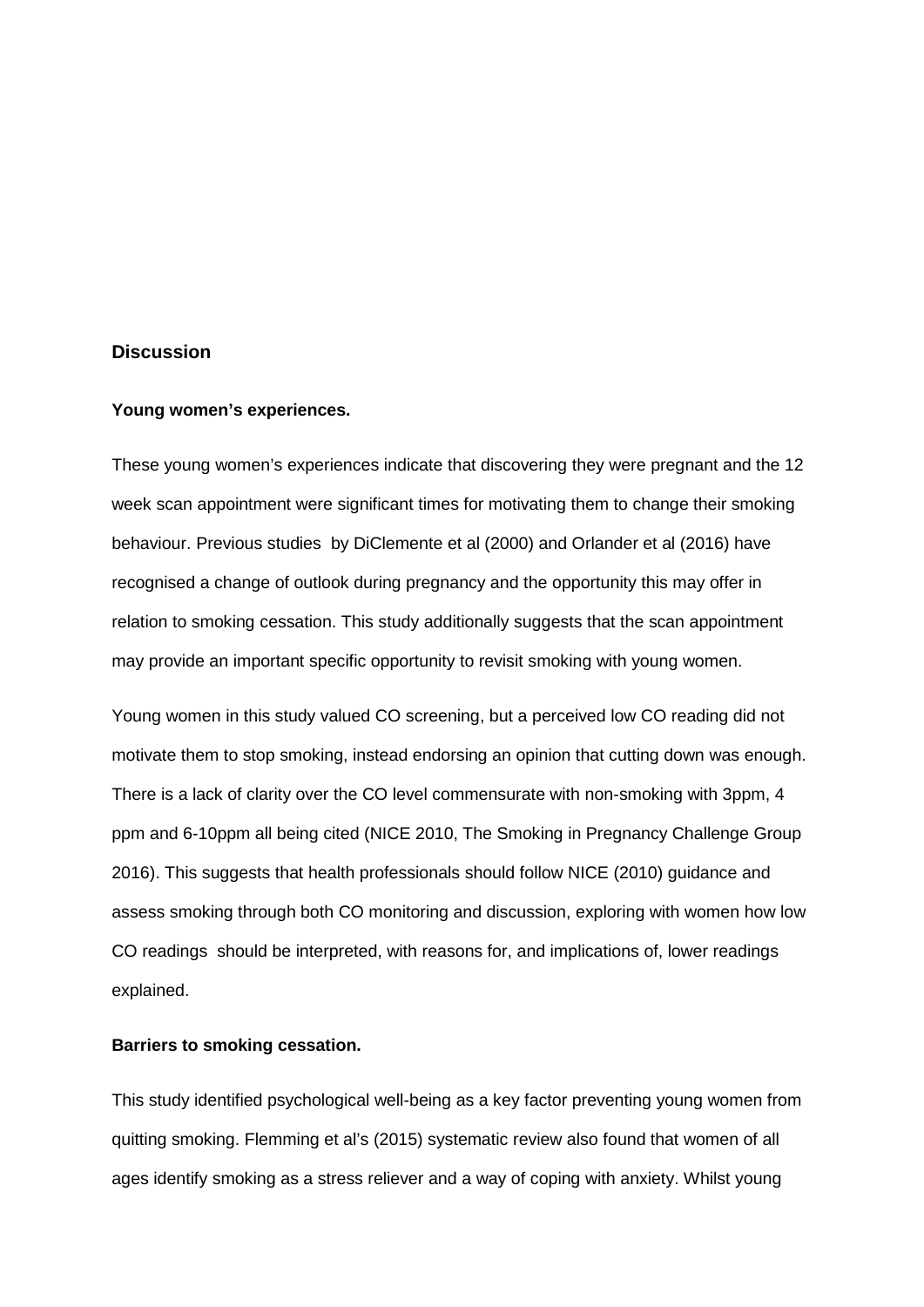pregnant women in this study experienced guilt resulting from perceived social disapproval for smoking, as identified by Flemming et al. (2013); Flemming et al. (2015) and; Bauld et al. (2017), this increased their stress, hindering, rather than enhancing, any attempt to stop smoking. This study also supports Bull et al's (2007) evidence that the stigma of smoking can make women covert about their habits, and harder to reach for the purpose of smoking cessation support.

The women in this study who continued to smoke whilst pregnant described a low selfefficacy in their ability to quit; also identified by Bauld et al (2017) in women of all ages. This suggests that younger women's belief in their own capacity may dictate whether they successfully stop smoking. Understanding and trying to build up young women's self-efficacy could, therefore, be a key element of helping them to stop smoking. Two previous studies suggest that interventions should go beyond behaviour to explore the psychosocial context for the smoker and provide tiered support depending on the need. (Wakschlag et al. 2003; Pickett et al. 2009).

#### **Facilitators of smoking cessation.**

This study, like that of Bauld et al. (2017), indicates that women value and trust their midwifery contact for discussing smoking. As Bauld et al. (2017) identified, understanding the risk of smoking during pregnancy helped some young women in this study to stop smoking. Those who did not were either unaware of the specific risks from continued smoking or diminished them by rationalising their importance with other messages, as has been acknowledged in women of all ages (Flemming et al. 2015). Helping younger women to really understand and perceive the risks of smoking whilst pregnant may, therefore, be helpful. However, for the young women in this study, feeling judged or told what to do was unhelpful and could increase their stress and lessen their likelihood of giving up. The approach taken to discussing smoking cessation with young women is therefore as crucial as the content.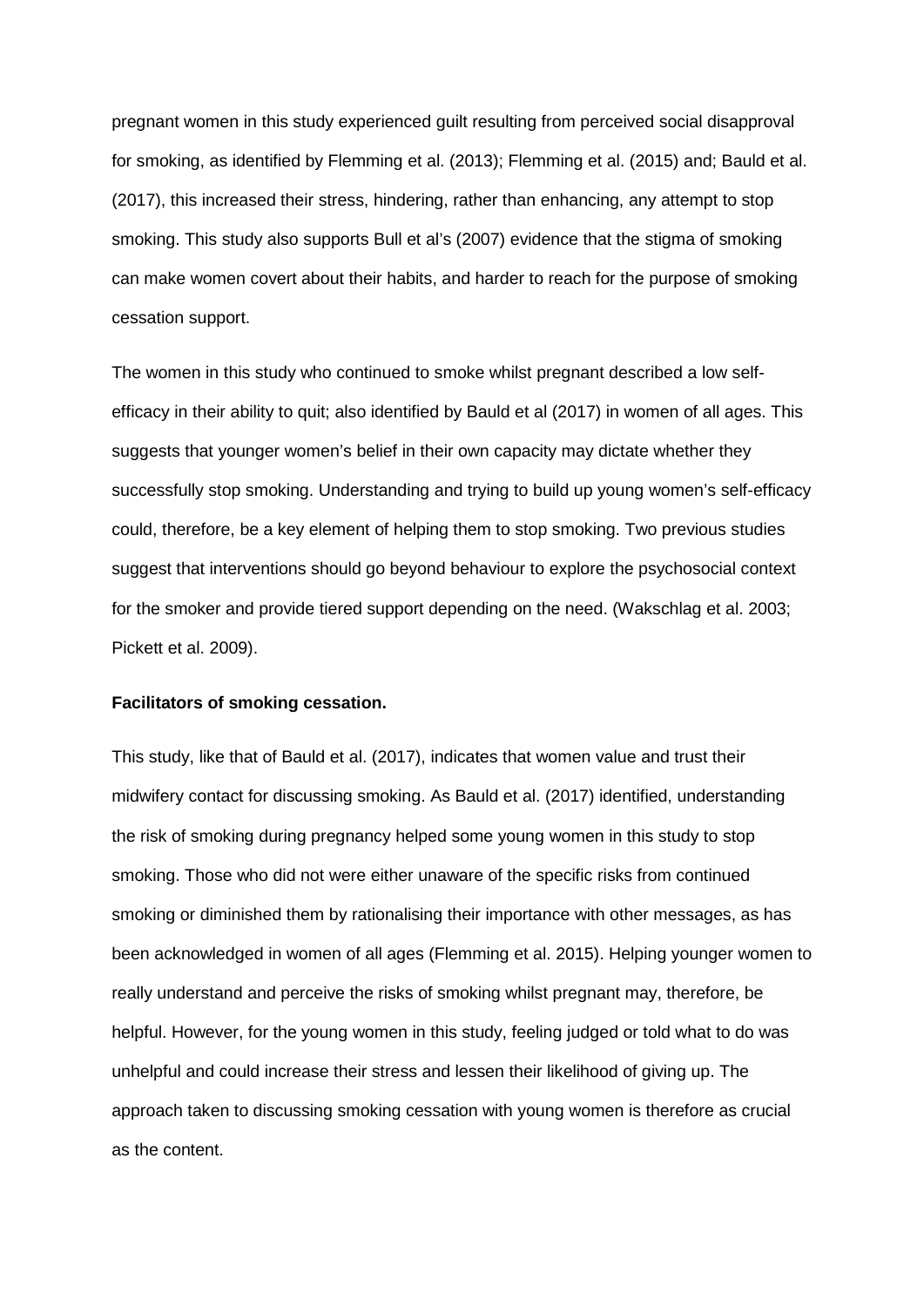Despite valuing their midwives' support, the young women in this study did not consider seeking additional smoking cessation support worthwhile, wanting to retain control of their decision making, possibly relating to their self-efficacy and beliefs about stopping smoking. This corroborates Hill et al's (2013) finding that young women did not see smoking cessation services as relevant or beneficial, preferring to quit alone. This suggests, as DiClemente (2016) highlights, that in order to help young women to change what they do, professionals also need to change what they do, and that services need to be proactive, but also nonjudgemental and woman centred.

Nicotine Replacement Therapy (NRT) and E-cigarettes were unacceptable to the young women in this study, with cutting down considered less harmful. These findings reflect those of Bovill et al. (2017) but demonstrate perceptions contrary to current advice that NRT or Ecigarettes have fewer risks for pregnant women than smoking (NHS Choices 2016). Other studies, however, have found that women deem E-cigarettes preferable to smoking during pregnancy (Kahr et al. 2015; England et al. 2016). This inconsistency suggests that further research on the acceptability of E-cigarettes as an alternative to smoking in pregnancy, particularly amongst younger women, is needed. Cutting down is not a recognised harm reduction method in pregnancy and is not mentioned in NHS advice (NHS Choices 2016). Its absence in such guidance may leave women and professionals unclear about the risks associated with smoking small amounts of tobacco, and has implications for helping young pregnant women to make informed decisions.

#### **Strengths**

This study used a recognised phenomenological methodology to give it credibility. It was important to ensure honesty from the participants, to gain an accurate account. The venue was one that provided a private space to talk but was familiar. The researcher made every effort to build a rapport with the participants and used active listening skills. The study has been reported in a clear, systematic and consistent manner in order to provide dependability.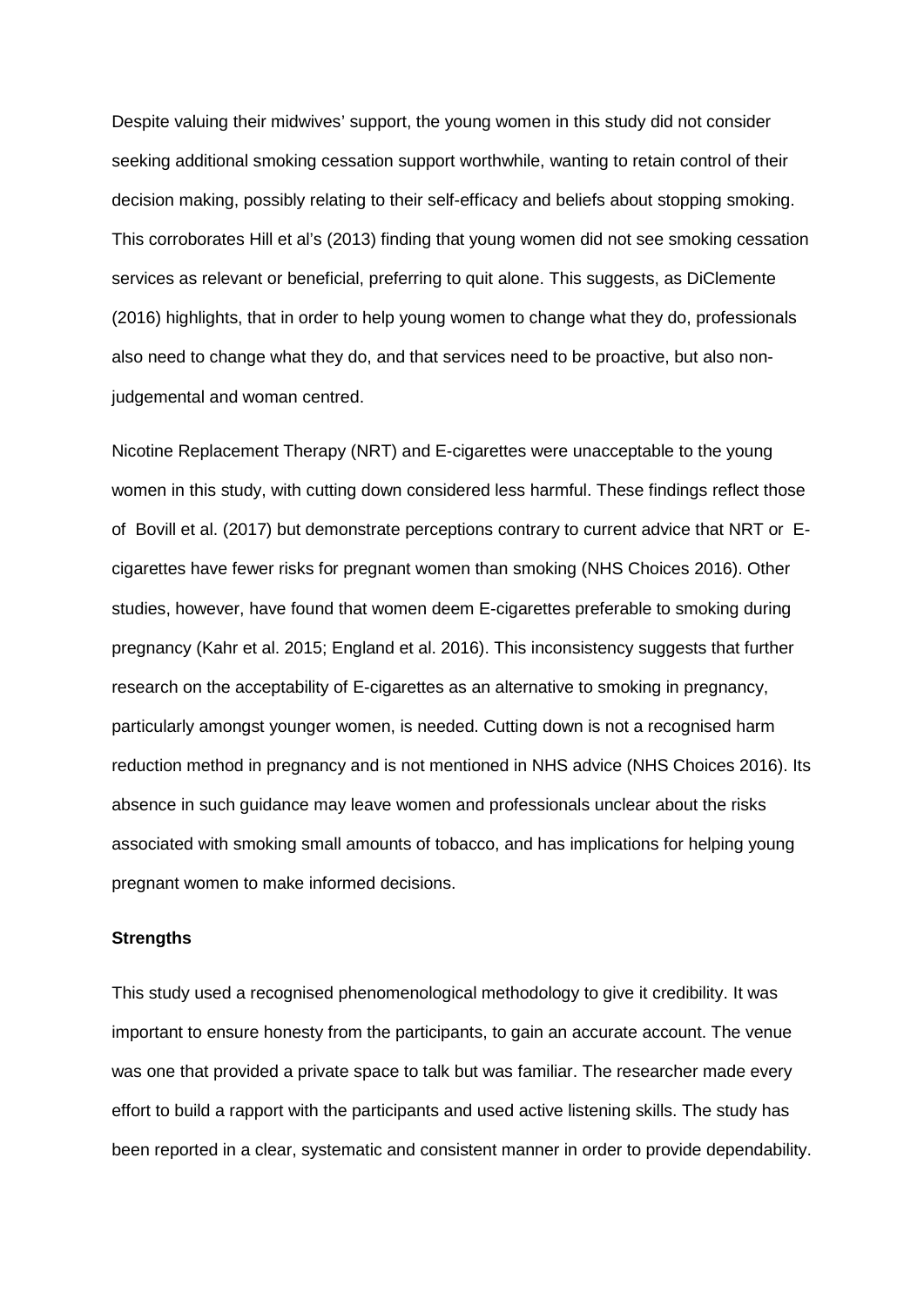The confirmability is established as the study provides a data orientated audit trail, showing how the data was gathered and how formulation of the evidence was produced.

# **Limitations**

It should be recognised that this study is context specific and the intention is that the findings should be applied if the context is comparable. Description of the participants and setting is provided to allow readers to assess its applicability.

In this study a sample of voluntary participants was used and for ethical reasons it was vital that they were willing to contribute. Therefore it is recognised that there will be self selection bias. The researcher was aware that bias could arise in the results from her own assumptions and interpretations. Therefore a reflective journal was used to support this process before and during the study. By using a debrief session between the researcher and supervisors, a level of scrutiny and challenge to bias and preconceptions was provided. Early transcribing of initial interviews was also used as a positive way of helping to assess bias.

# **Implications for practice**

Midwives play a key role in supporting younger women who smoke during pregnancy, as health professionals who are accepted, trusted and seen regularly (Bauld et al. 2017). Nonjudgmental discussion with young women, exploring self-efficacy, CO monitoring, NRT and e-cigarettes, as well as linking into women-centred smoking cessation services are critical for optimum support.

#### **Conclusion**

Many psychosocial factors hampered young women's ability to stop smoking during pregnancy, with self-efficacy being a key element of successful smoking cessation. Additional smoking cessation services were not valued by young women, and, contrary to current guidelines, cutting down, rather than using NRT or e-cigarettes was considered a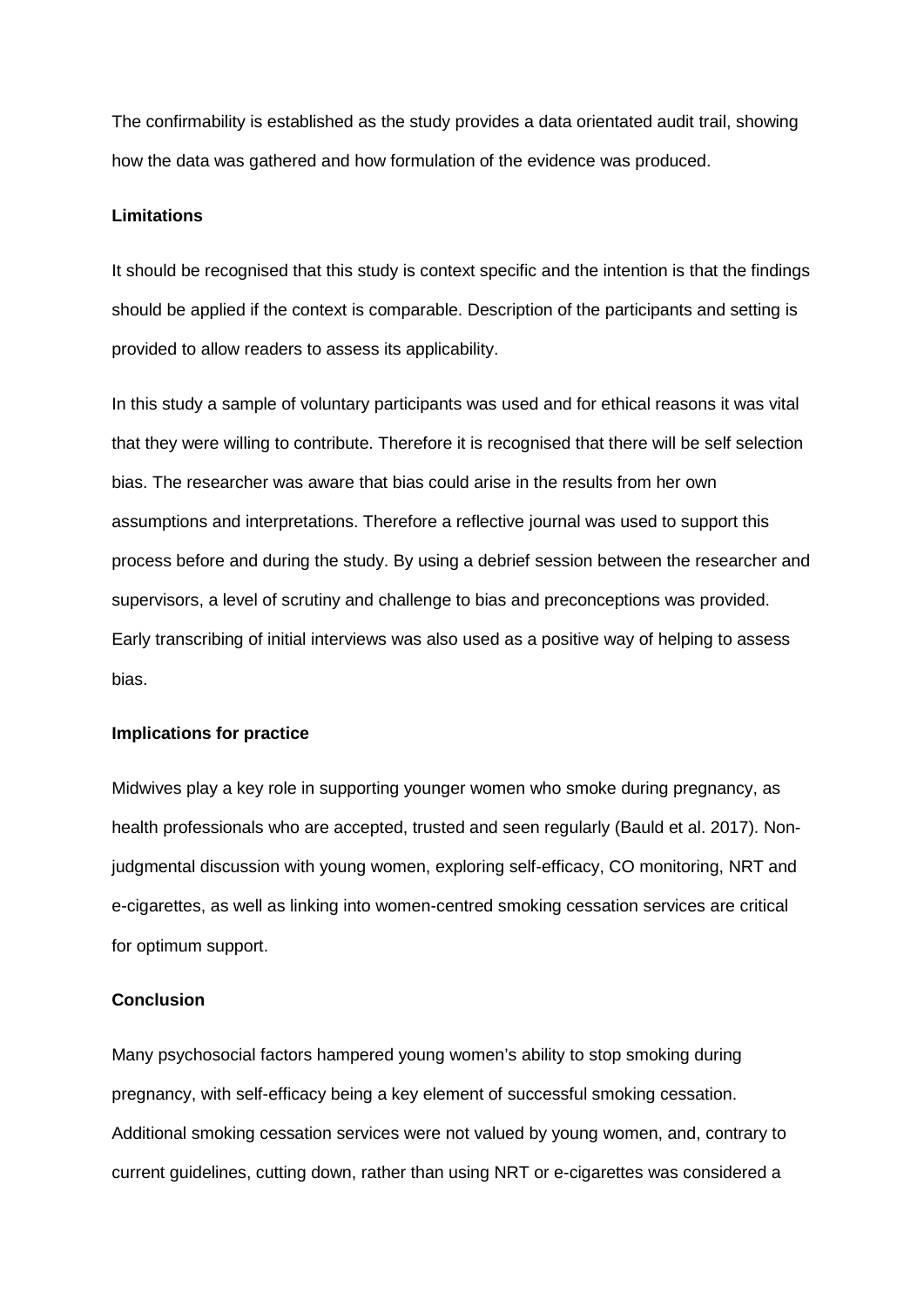viable way of minimising harm to the unborn baby. Midwives were seen as the trusted health professional by young women, but a non-judgmental and empowering approach, in which the woman maintains control, needs to be used when addressing smoking. Appreciating the risk for the unborn child helped to facilitate smoking cessation and was the main motivation for those who gave up, with the scan appointment a key time of behaviour change. CO screening was considered helpful although low level results could encourage cutting down instead of stopping smoking.

# **Key Points**

- Midwives are seen as the trusted health professional by young women and a nonjudgmental approach is valued to promote self efficacy.
- Helping younger women perceive the risks of smoking tobacco whilst pregnant is helpful in supporting a quit attempt but this must be done in a non judgemental empowering manner.
- CO readings need to be discussed carefully so that misleading information is not taken from the screening process.
- Smoking cessation pathways should consider the importance of the 12 week scan appointment for young women and how this can be utilised to support motivation to change smoking behaviour.
- Nicotine Replacement Therapy (NRT) and E-cigarettes were unacceptable to the young women in this study, with cutting down considered less harmful. This demonstrate perceptions contrary to current advice that NRT or E-cigarettes have fewer risks for pregnant women than smoking (NHS Choices 2016).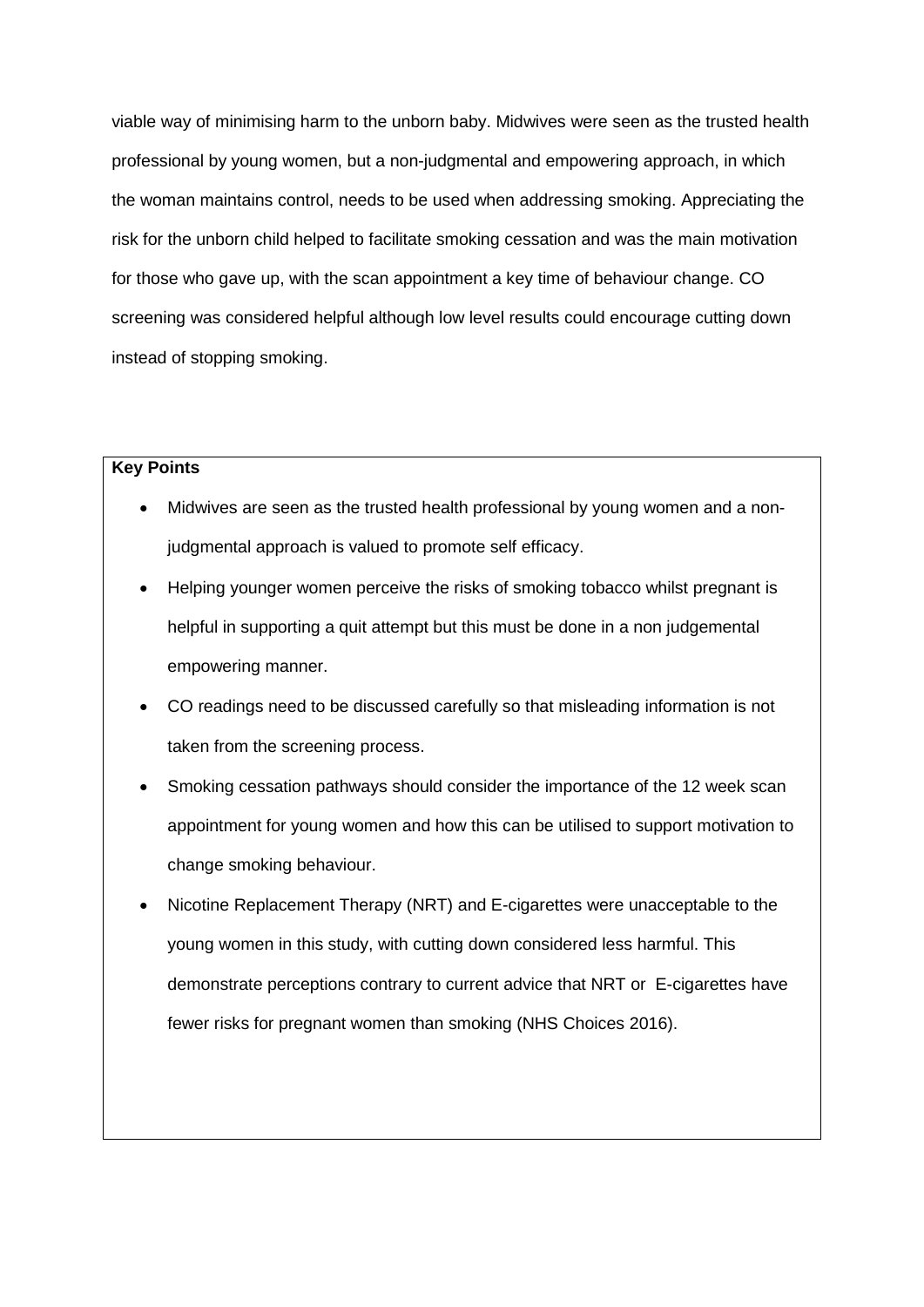#### **CPD reflective questions**

- How would you seek to develop a non-judgmental approach when discussing smoking?
- What do you think could be done to enable young women to gain greater sense of self efficacy?
- How would you explore CO levels with women who had significantly reduced their smoking habit, but had not given up?

# **List of References**

- Albrecht, S. A., Braxter, B., Reynolds, M. D., Stone, C., Cassidy, B. and Cornelius, M. D., 1999. An assessment of nicotine dependence among pregnant adolescents. *Journal of Substance Abuse Treatment*, 16 (4), 337-344.
- Albrecht, S. A., Caruthers, D., Patrick, T., Reynolds, M., Salamie, D., Higgins, L. W., Braxter, B., Kim, Y. and Mlynarchek, S., 2006. A Randomized Controlled Trial of a Smoking Cessation Intervention for Pregnant Adolescents. *Nursing Research*, 55 (6), 402-410.
- Bauld, L., Graham, H., Sinclair, L., Flemming, K., Naughton, F., Ford, A., McKell, J., McCaughan, D., Hopewell, S., Angus, K., Eadie, D. and Tappin, D., 2017. Barriers to and facilitators of smoking cessation in pregnancy and following childbirth: literature review and qualitative study. *Health Technology Assessment (Winchester, England)*, 21 (36), 1-158.
- Bovill, M., Gruppetta, M., Cadet-James, Y., Clarke, M., Bonevski, B. and Gould, G. S., 2017. Original Research – Qualitative: Wula (Voices) of Aboriginal women on barriers to accepting smoking cessation support during pregnancy: Findings from a qualitative study. *Women and Birth*.
- Bryce, A., Butler, C., Gnich, W., Sheehy, C. and Tappin, D. M., 2009. CATCH: development of a home-based midwifery intervention to support young pregnant smokers to quit. *Midwifery*, 25 (5), 473-482.
- Bull, L., Burke, R., Walsh, S. and Whitehead, E., 2007. Social attitudes towards smoking in pregnancy in East Surrey: A qualitative study of smokers, former smokers and nonsmokers. *Journal of Neonatal Nursing*, 13, 100-106.
- Chamberlain, C., O'Mara-Eves, A., Oliver, S., Caird, J. R., Perlen, S. M., Eades, S. J. and

Thomas, J., 2013. *Psychosocial interventions for supporting women to stop smoking in pregnancy* [online]. London: Cochrane. Available from: [https://www.cochrane.org/CD001055/PREG\\_psychosocial-interventions-supporting](https://www.cochrane.org/CD001055/PREG_psychosocial-interventions-supporting-women-stop-smoking-pregnancy)[women-stop-smoking-pregnancy](https://www.cochrane.org/CD001055/PREG_psychosocial-interventions-supporting-women-stop-smoking-pregnancy) [Accessed 1.4.19]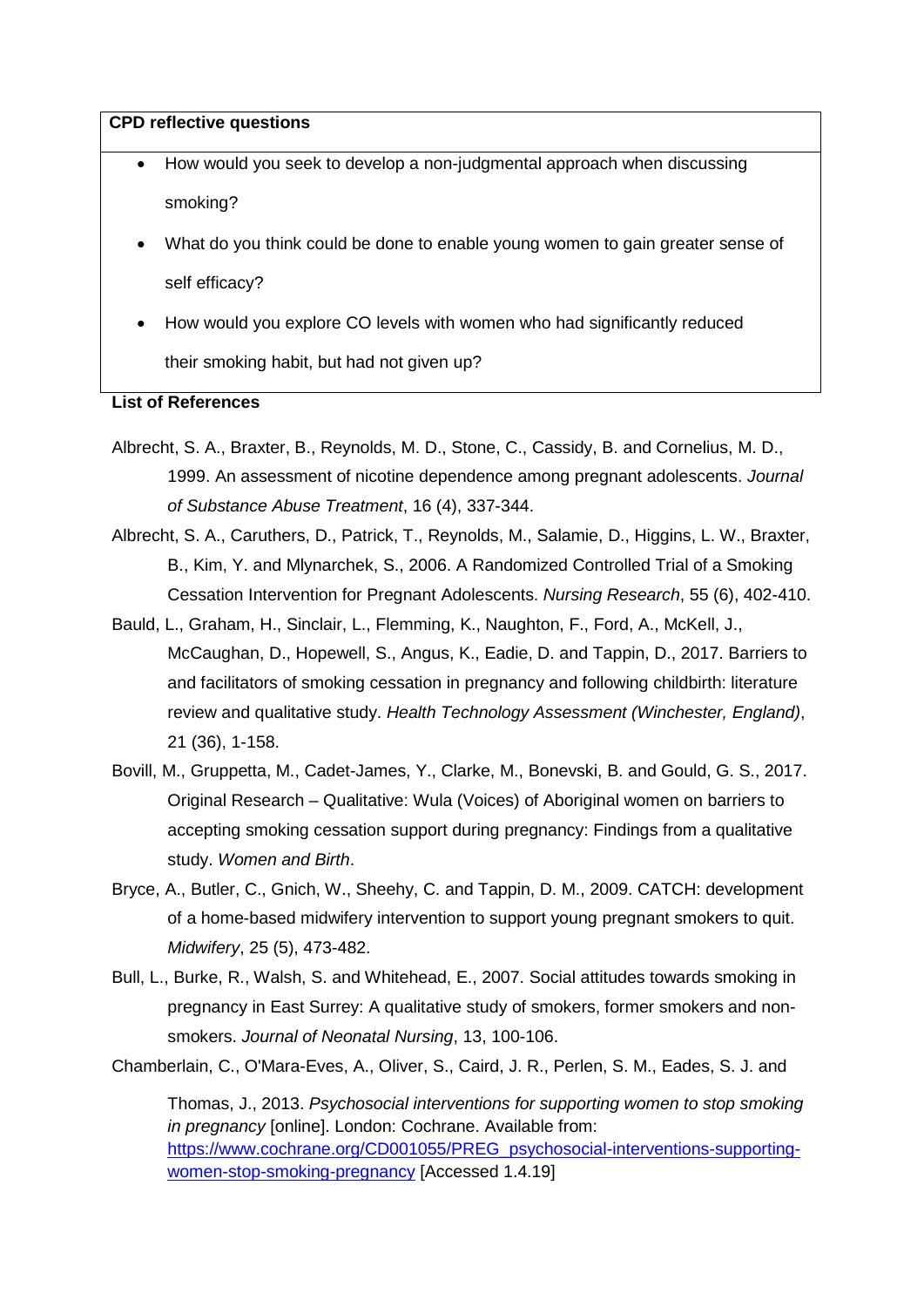- Cochrane Collaboration, 2009. *Interventions for promoting smoking cessation during pregancy* [online]. New Jersey: John Wileyand Sons Ltd. Available from: <http://onlinelibrary.wiley.com/doi/10.1002/14651858.CD001055.pub3/epdf> [Accessed 20.3.19].
- Creswell, J. W., 2013. *Qualitative inquiry & research design : choosing among five approaches* [Non-fiction]. Los Angeles, [Calif.] ; London : SAGE, c2013. 3rd ed.
- DiClemente, C. C., 2016. Failure to change or failure to sustain: pregnancy smoking and postpartum abstinence. *Addiction*, 111 (6), 992-993.
- DiClemente, C. C., Dolan-Mullen, P. and Windsor, R. A., 2000. The process of pregnancy smoking cessation: implications for interventions. *Tobacco Control*, 9 Suppl 3, III16- III21.
- England, L. J., Tong, V. T., Koblitz, A., Kish-Doto, J., Lynch, M. M. and Southwell, B. G., 2016. Perceptions of emerging tobacco products and nicotine replacement therapy among pregnant women and women planning a pregnancy. *Preventive medicine reports, Vol 4, Iss C, Pp 481-485 (2016)*, (C), 481.
- Eriksson, J. G., 2010. Early programming of later health and disease: factors acting during prenatal life might have lifelong consequences. *Diabetes*, 59 (10), 2349-2350.
- Flemming, K., Graham, H., Heirs, M., Fox, D. and Sowden, A., 2013. Smoking in pregnancy: a systematic review of qualitative research of women who commence pregnancy as smokers. *Journal of Advanced Nursing*, 69 (5), 1023-1036 1014p.
- Flemming, K., McCaughan, D., Angus, K. and Graham, H., 2015. Qualitative systematic review: Barriers and facilitators to smoking cessation experienced by women in pregnancy and following childbirth. *Journal of Advanced Nursing*, 71 (6), 1210-1226.
- Giorgi, A., 2009. *The descriptive phenomenological method in psychology : a modified Husserlian approach*. Pittsburgh, Pa.: Duquesne University Press.
- Gluckman, P. D., Hanson, M. A., Cooper, C. and Thornburg, K. L., 2008. Effect of in utero and early-life conditions on adult health and disease. *New England Journal of Medicine*, 359 (1), 61-73 13p.
- Hill, S., Young, D., Briley, A., Carter, J. and Lang, R., 2013. Baby Be Smoke Free: Teenage smoking cessation pilot. *British Journal of Midwifery*, 21 (7), 485.
- Hiscock, R., Bauld, L., Amos, A. and Platt, S., 2012. Smoking and socioeconomic status in England: the rise of the never smoker and the disadvantaged smoker. *Journal of Public Health*, 34 (3), 390-396 397p.
- Kahr, M. K., Padgett, S., Shope, C. D., Griffin, E. N., Xie, S. S., Gonzalez, P. J., Levison, J., Mastrobattista, J., Abramovici, A. R., Northrup, T. F., Stotts, A. L., Aagaard, K. M. and Suter, M. A., 2015. A qualitative assessment of the perceived risks of electronic cigarette and hookah use in pregnancy. *BMC Public Health*, 15 (1), 1.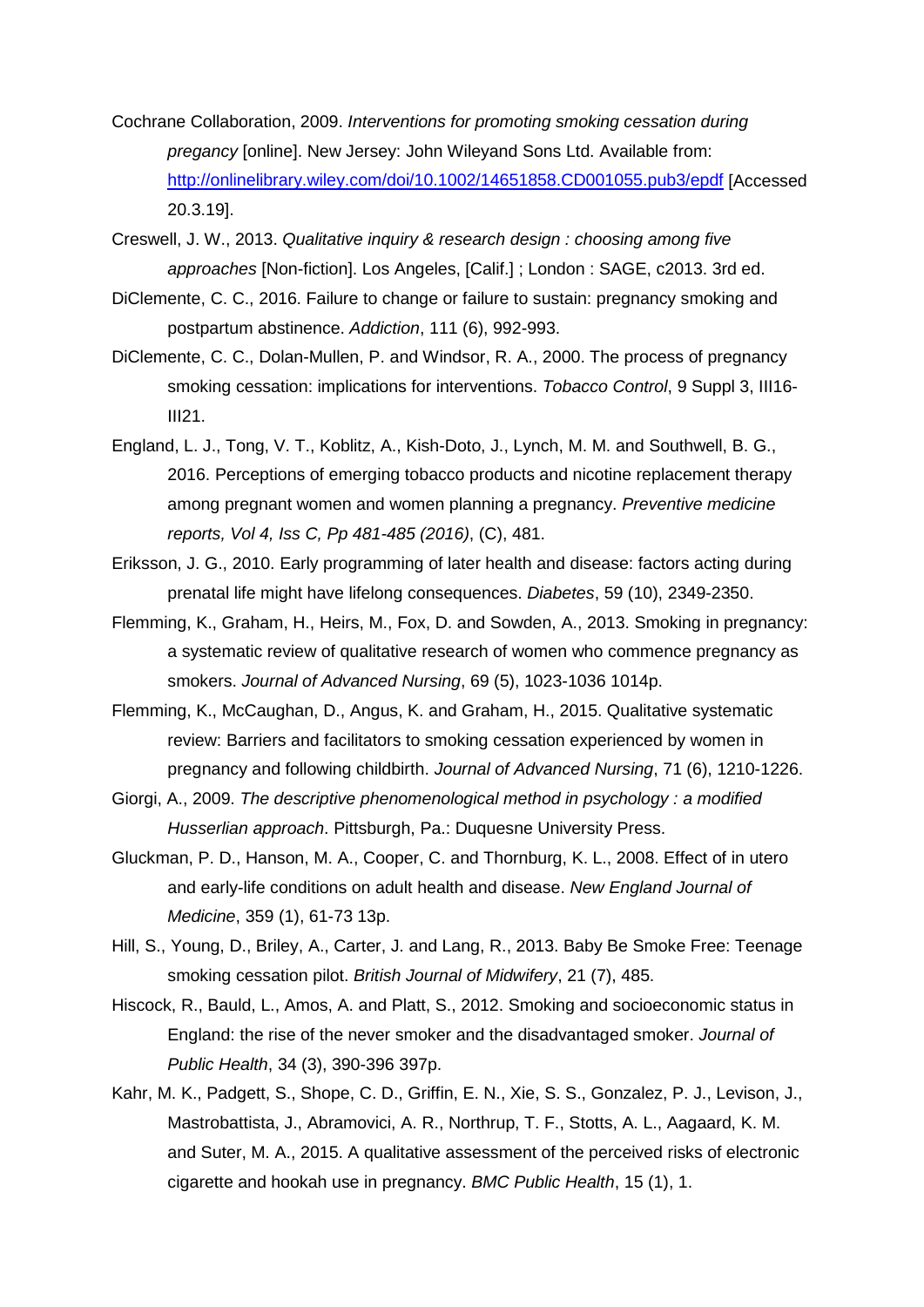- Marufu, T. C., Anand, A., Coleman, T. and Lewis, S., 2015. Maternal smoking and the risk of still birth: systematic review and meta-analysis. *BMC Public Health*, 15 (239)..
- NHS Choices, 2016. *Stop smoking in pregnancy* [online]. London: Available from: <http://www.nhs.uk/conditions/pregnancy-and-baby/pages/smoking-pregnant.aspx> [Accessed 1.4.19].
- NHS Digital, 2012. *Infant Feeding Survey 2010,* [online]. Leeds,: NHS Digital. Available from: [https://files.digital.nhs.uk/publicationimport/pub08xxx/pub08694/ifs-uk-2010-chap11](https://files.digital.nhs.uk/publicationimport/pub08xxx/pub08694/ifs-uk-2010-chap11-diet-supp-smok-drink.pdf) [diet-supp-smok-drink.pdf](https://files.digital.nhs.uk/publicationimport/pub08xxx/pub08694/ifs-uk-2010-chap11-diet-supp-smok-drink.pdf) [Accessed 1.4.19]

NHS Digital, 2018. *Statistics on women's smoking status at time of delivery, England-quarter* 

*4, 2017-18,[online].*Leeds: NHS Digital. Available from: [https://digital.nhs.uk/data](https://digital.nhs.uk/data-and-information/publications/statistical/statistics-on-women-s-smoking-status-at-time-of-delivery-england/statistics-on-womens-smoking-status-at-time-of-delivery-england---quarter-4-october-2017-to-december-2017/part-2)[and-information/publications/statistical/statistics-on-women-s-smoking-status-at-time](https://digital.nhs.uk/data-and-information/publications/statistical/statistics-on-women-s-smoking-status-at-time-of-delivery-england/statistics-on-womens-smoking-status-at-time-of-delivery-england---quarter-4-october-2017-to-december-2017/part-2)[of-delivery-england/statistics-on-womens-smoking-status-at-time-of-delivery-england-](https://digital.nhs.uk/data-and-information/publications/statistical/statistics-on-women-s-smoking-status-at-time-of-delivery-england/statistics-on-womens-smoking-status-at-time-of-delivery-england---quarter-4-october-2017-to-december-2017/part-2) [--quarter-4-october-2017-to-december-2017/part-2](https://digital.nhs.uk/data-and-information/publications/statistical/statistics-on-women-s-smoking-status-at-time-of-delivery-england/statistics-on-womens-smoking-status-at-time-of-delivery-england---quarter-4-october-2017-to-december-2017/part-2) [Accessed 1.4.19].

- NICE, 2010. *Smoking:stopping in pregnancy and after childbirth. PH26* [online].London NICE Guidance. Available from:<https://www.nice.org.uk/guidance/ph26> [Accessed 1.4.19].
- O'Leary, Z., 2004. *The Essential Guide To Doing Research*. London: Sage.
- Olander, E. K., Darwin, Z. J., Atkinson, L., Smith, D. M. and Gardner, B., 2016. Beyond the 'teachable moment' – A conceptual analysis of women's perinatal behaviour change. *Women & Birth*, 29 (3), e67.
- Pickett, K. E., Wilkinson, R. G. and Wakschlag, L. S., 2009. The psychosocial context of pregnancy smoking and quitting in the Millennium Cohort Study. *Journal of Epidemiology and Community Health (1979-)*, (6), 474.
- Robinson, O. C., 2014. Sampling in interview-based qualitative research: A theoretical and practical guide. *Qualitative Research in Psychology*, 11 (1), 25-41.
- Salihu, H. M. and Wilson, R. E., 2007. Epidemiology of prenatal smoking and perinatal outcomes. *Early Human Development*, 83 (11), 713-720.
- Sipola-Leppänen, M., Vääräsmäki, M., Tikanmäki, M., Matinolli, H. M., Miettola, S., Hovi, P., Wehkalampi, K., Ruokonen, A., Sundvall, J., Pouta, A., Eriksson, J. G., Järvelin, M. R. and Kajantie, E., 2015. Cardiometabolic risk factors in young adults who were born preterm. *American Journal of Epidemiology*, 181 (11), 861-873.
- Smoking in Pregnancy Challenge Group, 2015. *Smoking Cessation in Pregnancy: A call to*

*action* [online]. London: ASH. Available from: [http://ash.org.uk/information-and](http://ash.org.uk/information-and-resources/smoking-cessation-treatment/smoking-cessation/smoking-cessation-in-pregnancy-a-review-of-the-challenge/)[resources/smoking-cessation-treatment/smoking-cessation/smoking-cessation-in](http://ash.org.uk/information-and-resources/smoking-cessation-treatment/smoking-cessation/smoking-cessation-in-pregnancy-a-review-of-the-challenge/)[pregnancy-a-review-of-the-challenge/](http://ash.org.uk/information-and-resources/smoking-cessation-treatment/smoking-cessation/smoking-cessation-in-pregnancy-a-review-of-the-challenge/) [Accessed 20.3.19].

Smoking in Pregnancy Challenge Group.2016 *Carbon Monoxide screening.* [online]